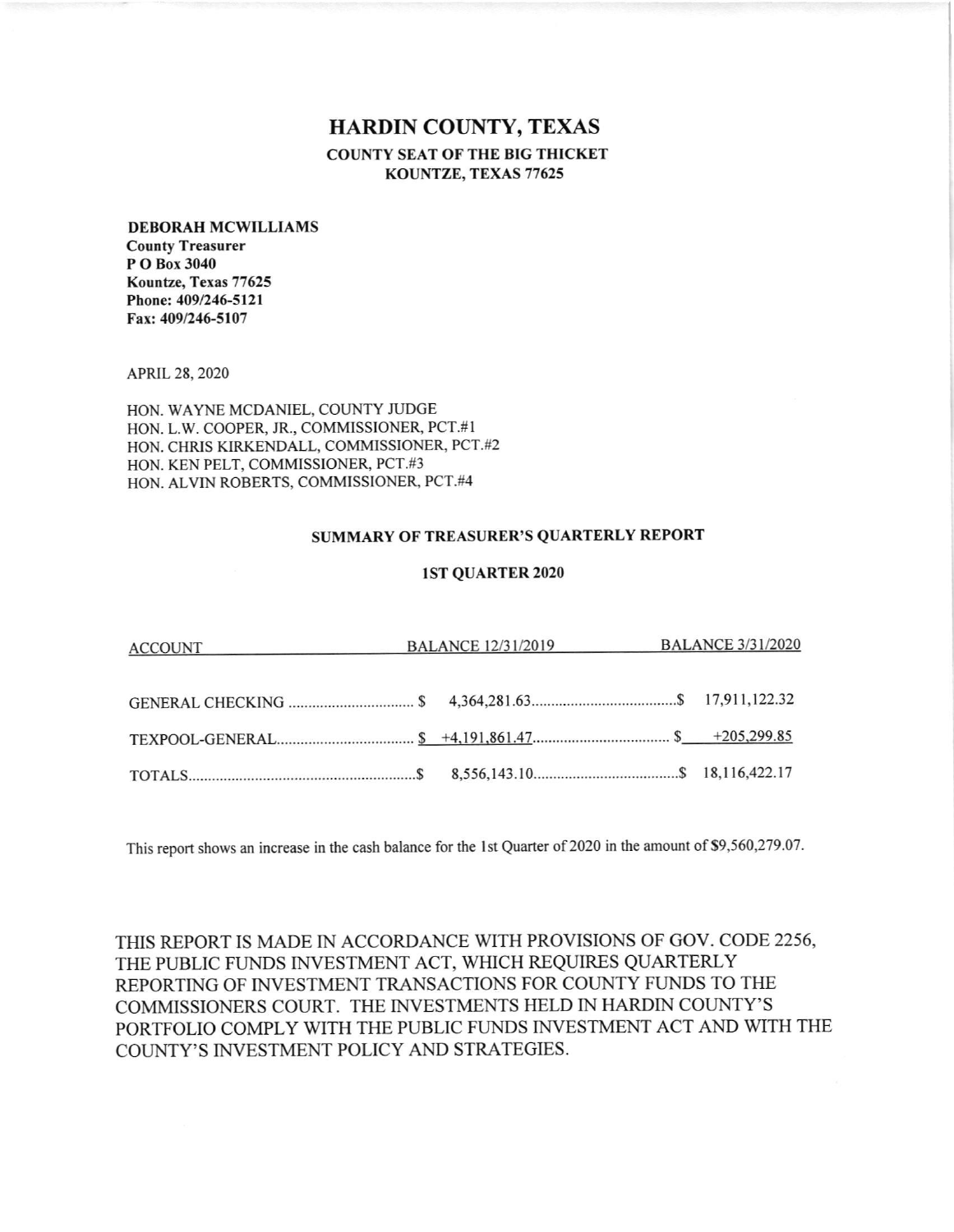| CHECK ACCOUNT                                                                                                                                                                                                                                                                                                                                                                                                                                                                                                                                                                                                                                                                                                                                                                  | <b>CHECK</b>                                                                                                                                                                                                 |
|--------------------------------------------------------------------------------------------------------------------------------------------------------------------------------------------------------------------------------------------------------------------------------------------------------------------------------------------------------------------------------------------------------------------------------------------------------------------------------------------------------------------------------------------------------------------------------------------------------------------------------------------------------------------------------------------------------------------------------------------------------------------------------|--------------------------------------------------------------------------------------------------------------------------------------------------------------------------------------------------------------|
| ACCOUNT BALANCE - GENERAL<br>- LEPC<br><b>ACCOUNT</b><br><b>BALANCE</b><br>- DA SEIZURE<br><b>ACCOUNT</b><br><b>BALANCE</b><br>- SER OBG<br><b>ACCOUNT</b><br><b>BALANCE</b><br>- CA FORF<br><b>BALANCE</b><br><b>ACCOUNT</b><br>- DA FORF CL<br><b>BALANCE</b><br><b>ACCOUNT</b><br>- SHER FORF<br><b>BALANCE</b><br><b>ACCOUNT</b><br>- OPERATING<br><b>BALANCE</b><br><b>ACCOUNT</b><br>BALANCE - PAYROLL<br><b>ACCOUNT</b><br><b>BALANCE</b><br>$-$ JP<br><b>ACCOUNT</b><br><b>BALANCE</b><br><b>ACCOUNT</b><br>- SHER F EOU<br>- JAIL COMM<br><b>BALANCE</b><br><b>ACCOUNT</b><br>BALANCE - ST LEOSE<br><b>ACCOUNT</b><br>- VOCA-JUROR<br><b>BALANCE</b><br><b>ACCOUNT</b><br>- HURR IKE<br><b>BALANCE</b><br><b>ACCOUNT</b><br>- ADULT PROB<br>ACCOUNT<br><b>BALANCE</b> | 11, 190, 262. 16<br>3,979.61<br>115, 351.57<br>219,648.16<br>1,760.33<br>9,532.31<br>9,934.04<br>6,022.02<br>147.38<br>42,488.00<br>28,396.19<br>90, 319.03<br>36,034.54<br>129,835.33<br>1.00<br>624,200.90 |
| TOTAL                                                                                                                                                                                                                                                                                                                                                                                                                                                                                                                                                                                                                                                                                                                                                                          | 12,507,912.57                                                                                                                                                                                                |
| TDOA ACCOUNT                                                                                                                                                                                                                                                                                                                                                                                                                                                                                                                                                                                                                                                                                                                                                                   | <b>TDOA</b>                                                                                                                                                                                                  |
| ACCOUNT BALANCE - TEXPOOL                                                                                                                                                                                                                                                                                                                                                                                                                                                                                                                                                                                                                                                                                                                                                      | 4,197,530.94                                                                                                                                                                                                 |
| TOTAL                                                                                                                                                                                                                                                                                                                                                                                                                                                                                                                                                                                                                                                                                                                                                                          | 4, 197, 530.94                                                                                                                                                                                               |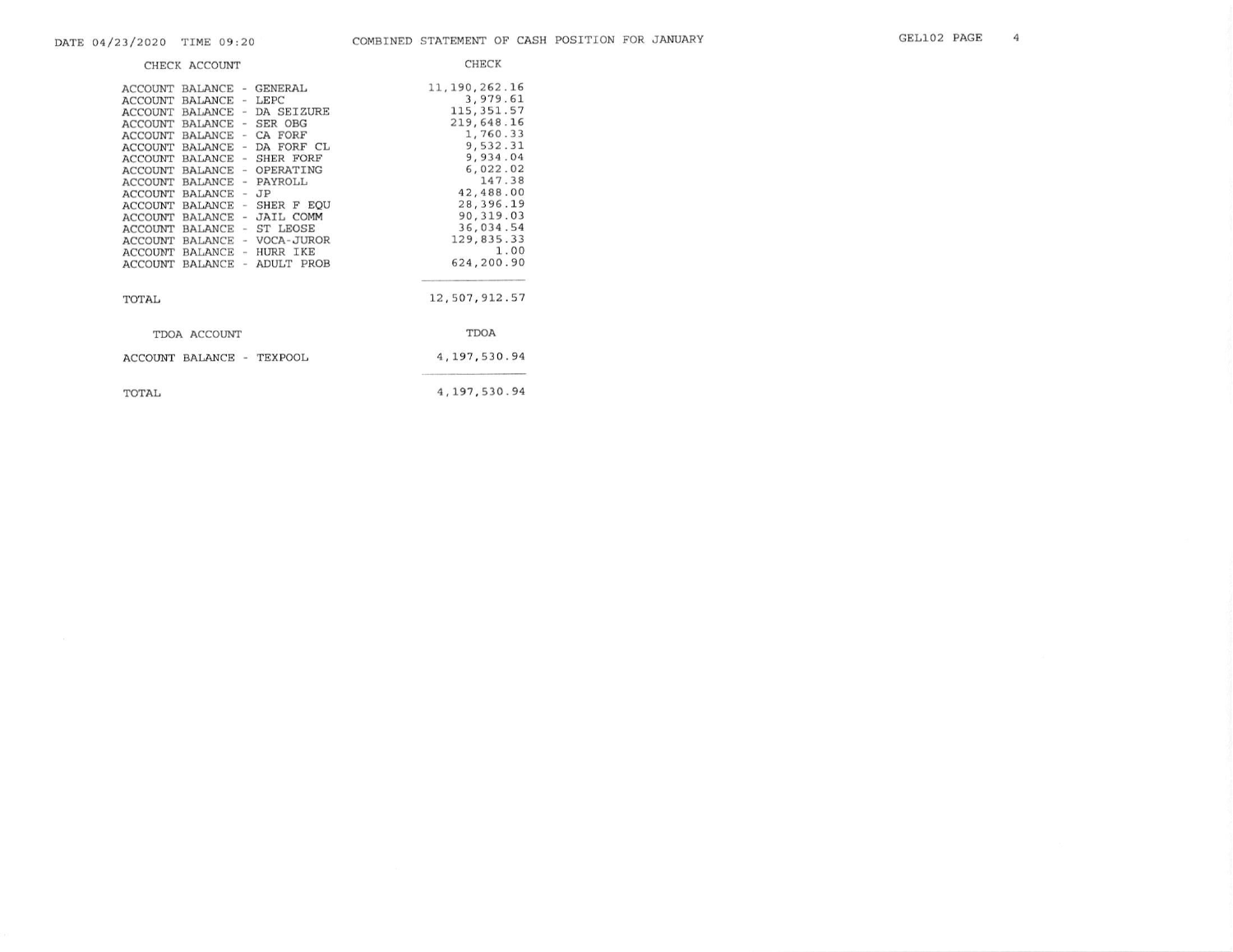| CHECK ACCOUNT                                                                                                                                                                                                                                                                                                                                                                                                                                                                                                                                                                                                                                                                                                                                                                                                             | CHECK                                                                                                                                                                                                      |
|---------------------------------------------------------------------------------------------------------------------------------------------------------------------------------------------------------------------------------------------------------------------------------------------------------------------------------------------------------------------------------------------------------------------------------------------------------------------------------------------------------------------------------------------------------------------------------------------------------------------------------------------------------------------------------------------------------------------------------------------------------------------------------------------------------------------------|------------------------------------------------------------------------------------------------------------------------------------------------------------------------------------------------------------|
| <b>GENERAL</b><br><b>ACCOUNT</b><br>BALANCE<br>$\sim$<br><b>BALANCE</b><br>$-$ LEPC<br><b>ACCOUNT</b><br>- DA SEIZURE<br><b>BALANCE</b><br><b>ACCOUNT</b><br>- SER OBG<br><b>BALANCE</b><br><b>ACCOUNT</b><br>- CA FORF<br><b>ACCOUNT</b><br><b>BALANCE</b><br>- DA FORF CL<br><b>BALANCE</b><br><b>ACCOUNT</b><br>- SHER FORF<br><b>BALANCE</b><br><b>ACCOUNT</b><br>- OPERATING<br><b>BALANCE</b><br><b>ACCOUNT</b><br>- PAYROLL<br><b>BALANCE</b><br><b>ACCOUNT</b><br><b>BALANCE</b><br>$-$ JP<br><b>ACCOUNT</b><br><b>BALANCE</b><br>- SHER F EOU<br><b>ACCOUNT</b><br>- JAIL COMM<br><b>ACCOUNT</b><br><b>BALANCE</b><br>- ST LEOSE<br><b>BALANCE</b><br><b>ACCOUNT</b><br>- VOCA-JUROR<br><b>BALANCE</b><br>ACCOUNT<br><b>BALANCE</b><br>- HURR IKE<br><b>ACCOUNT</b><br>- ADULT PROB<br><b>BALANCE</b><br>ACCOUNT | 15,021,950.72<br>3,979.61<br>115, 351.57<br>303,661.82<br>1,760.33<br>9,532.31<br>9,934.04<br>6,573.24<br>147.38<br>81,108.14<br>28,398.25<br>86,487.05<br>43, 207.13<br>131,469.07<br>1.00<br>563, 588.70 |
| TOTAL                                                                                                                                                                                                                                                                                                                                                                                                                                                                                                                                                                                                                                                                                                                                                                                                                     | 16, 407, 150.36                                                                                                                                                                                            |
| TDOA ACCOUNT                                                                                                                                                                                                                                                                                                                                                                                                                                                                                                                                                                                                                                                                                                                                                                                                              | <b>TDOA</b>                                                                                                                                                                                                |
| ACCOUNT BALANCE - TEXPOOL                                                                                                                                                                                                                                                                                                                                                                                                                                                                                                                                                                                                                                                                                                                                                                                                 | 4,202,836.07                                                                                                                                                                                               |
| TOTAL                                                                                                                                                                                                                                                                                                                                                                                                                                                                                                                                                                                                                                                                                                                                                                                                                     | 4,202,836.07                                                                                                                                                                                               |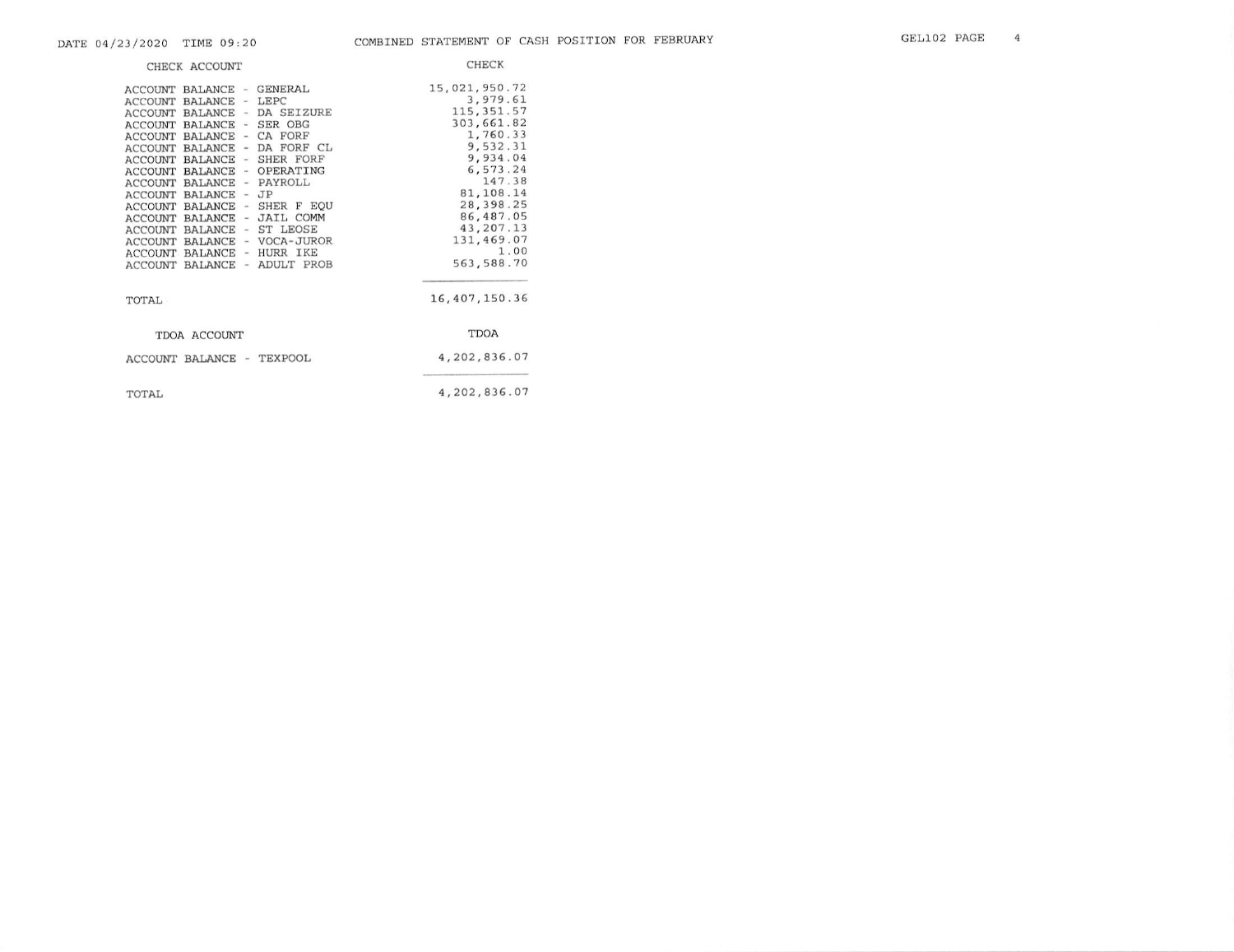| CHECK ACCOUNT                                                                                                                                                                                                                                                                                                                                                                                                                                                                                                                                                                                                                   | <b>CHECK</b>                                                                                                                                                                                                   |
|---------------------------------------------------------------------------------------------------------------------------------------------------------------------------------------------------------------------------------------------------------------------------------------------------------------------------------------------------------------------------------------------------------------------------------------------------------------------------------------------------------------------------------------------------------------------------------------------------------------------------------|----------------------------------------------------------------------------------------------------------------------------------------------------------------------------------------------------------------|
| ACCOUNT BALANCE - GENERAL<br>BALANCE - LEPC<br><b>ACCOUNT</b><br>BALANCE - DA SEIZURE<br>ACCOUNT<br>- SER OBG<br><b>BALANCE</b><br><b>ACCOUNT</b><br>BALANCE - CA FORF<br>ACCOUNT<br>- DA FORF CL<br><b>BALANCE</b><br>ACCOUNT<br><b>BALANCE - SHER FORF</b><br><b>ACCOUNT</b><br>- OPERATING<br><b>BALANCE</b><br><b>ACCOUNT</b><br>BALANCE - PAYROLL<br>ACCOUNT<br><b>BALANCE - JP</b><br>ACCOUNT<br>- SHER F EOU<br><b>BALANCE</b><br><b>ACCOUNT</b><br>BALANCE - JAIL COMM<br><b>ACCOUNT</b><br>ACCOUNT BALANCE - ST LEOSE<br>BALANCE - VOCA-JUROR<br>ACCOUNT<br>ACCOUNT BALANCE - HURR IKE<br>ACCOUNT BALANCE - ADULT PROB | 17, 911, 122.32<br>3,979.61<br>115, 351.57<br>314, 918.22<br>1,760.33<br>9,532.31<br>9,934.04<br>6,893.23<br>147.38<br>139,055.44<br>28,398.25<br>87,609.30<br>40,894.17<br>133, 518.27<br>1.00<br>635, 015.13 |
| TOTAL                                                                                                                                                                                                                                                                                                                                                                                                                                                                                                                                                                                                                           | 19, 438, 130.57                                                                                                                                                                                                |
| TDOA ACCOUNT                                                                                                                                                                                                                                                                                                                                                                                                                                                                                                                                                                                                                    | TDOA                                                                                                                                                                                                           |
| ACCOUNT BALANCE - TEXPOOL                                                                                                                                                                                                                                                                                                                                                                                                                                                                                                                                                                                                       | 205, 299.85                                                                                                                                                                                                    |
| TOTAL                                                                                                                                                                                                                                                                                                                                                                                                                                                                                                                                                                                                                           | 205, 299.85                                                                                                                                                                                                    |